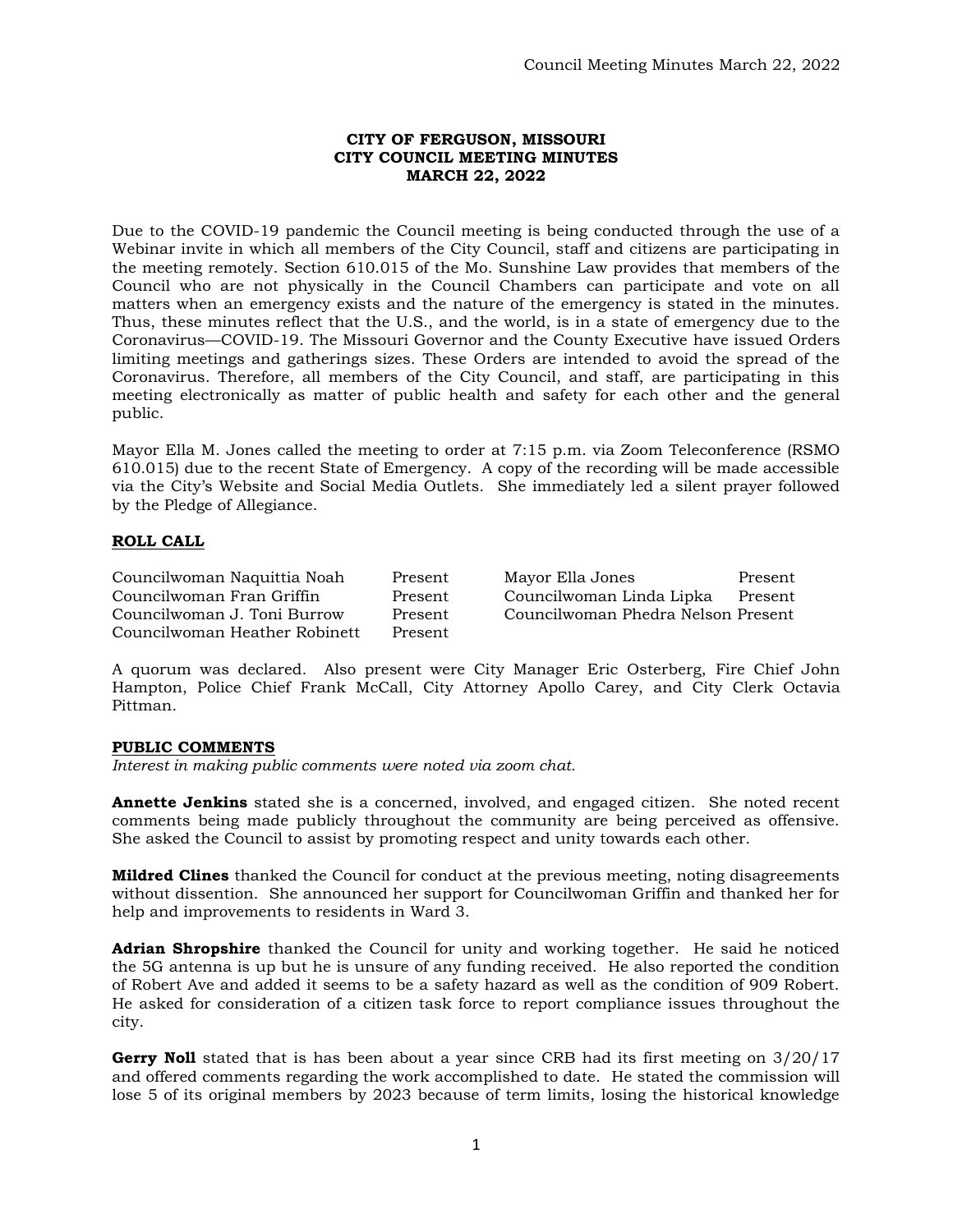and offered encouragement to anyone that may be interested in serving to apply now for the council's consideration.

**Nick Kasoff** noted the impropriety of using public comments for electioneering. He stated he hasn't endorsed any candidate but would offer comment on the work in the community by Joe Lonero and Mike Palmer; substantial impact on organizing community clean ups and home improvements in Ward 3.

**Erica Brooks** expressed condolences on the death of Representative Cora Faith Walker. She also stated she has not received a response for ARPA funding uses and guidelines. She stated appreciation to Missouri American Water for lead piping replacements and MSD Project Clear work on Date. She also asked to know the duty of Council members on boards and commissions.

**State Representative Mike Person** announced the unfortunate passing of Representative Cora Faith Walker. He stated that an honor letter was prepared and conducted the reading in condolence.

# **MANAGER'S REPORT**

# **COVID Update – Chief John Hampton**

Chief Hampton reported a continued decline in COVID cases. He suggested that everyone continue to take safety precautions as the virus is still alive; vaccinations, social distancing, washing hands, wearing masks and staying home and getting tested when ill.

## **SPECIAL PRESENTATION**

## **Recommendations for Conflict of Interest Policy- NPSC**

Mildred Clines announced that the Neighborhood Policing Steering Committee was enacted as a result of the consent decree. A sub committee was formed to review the municipal code and city ordinances for applicable updates for equality. She presented proposed changes to the city's conflict of interest policy for consideration by the council in hopes to achieve transparency and build trust in the community.

## **St Louis County Street Update - Joe Kulessa with St. Louis County**

Following the tragic accident in December, City Manager Osterberg approached County for solutions of addressing traffic safety issues at Chambers and Hereford. Mr. Kulessa presented a proposal with included options of restriping, lane reductions and a roundabout. It was also proposed that the city supplement 50% of the project costs. Discussions were held regarding additional suggestions of traffic lights and traffic configurations along with concerns with emergency vehicle maneuverability, overflow traffic into neighborhoods and the city's shared responsibility. Additional conversations can be held with County as well as community engagement efforts.

## **ShotSpotter**

Chief McCall provided an overview of the functions of ShotSpotter, a detection of gunshots fired with the ability to provide a location and time of incidents. There has been a continued increase of reports of shots fired in the community and it was noted that the system has been effective in convictions or crime solving.

## **PUBLIC HEARING**

**None**

# **CONSENT AGENDA**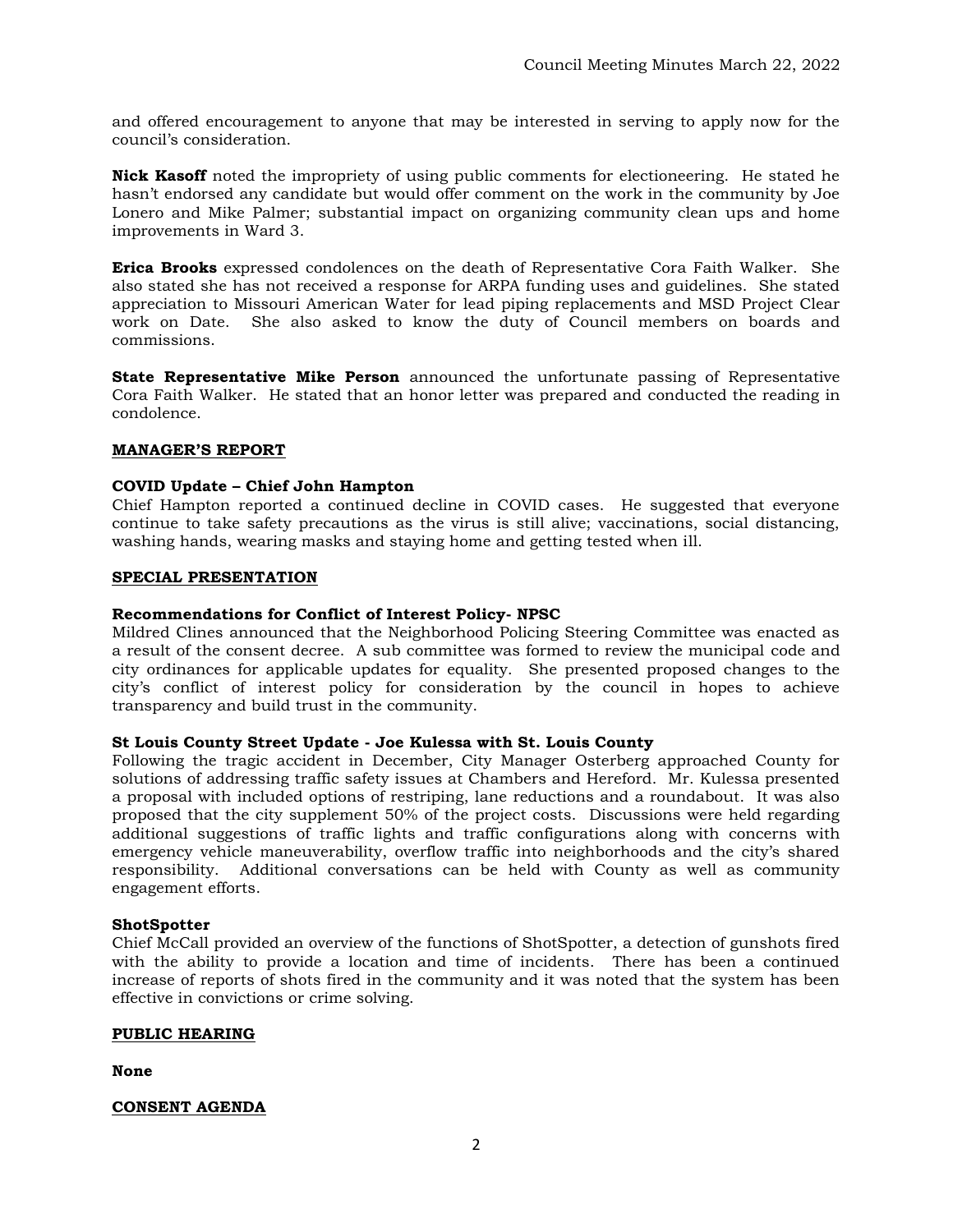**CITY COUNCIL MEETING MINUTES None**

**BOARD/ COMMISSION MEETING MINUTES None**

## **APPOINTMENTS**

Motion was made by Councilwoman Lipka and seconded by Councilwoman Burrow to appoint **David Keller** and **Pam Hartley** to **FNIP.** Unanimous vote in favor taken; **MOTION PASSED.** 

Motion was made by Councilwoman Burrow and seconded by Councilwoman Robinett to appoint **Chris Crabel (2022)** and **Elliot Liebson (2024)** to the **North County Festival Square CID.** Unanimous vote in favor taken; **MOTION PASSED.** 

#### **REQUESTS**

Liquor License Approval – Midwest Wine Bar – 252 S. Florissant Road Motion was made by Councilwoman Lipka and seconded by Councilwoman Nelson to approve a liquor license for **Midwest Wine Bar**. Unanimous vote in favor taken; **MOTION PASSED.** 

#### **PROCLAMATIONS None**

#### **RESOLUTIONS**

#### **[Resolution No. 2022-12](https://www.fergusoncity.com/DocumentCenter/View/5682/Ferguson---Resolution-to-Revoke-Business-License-of-Cousin-Mini-Market1) – A Resolution To Revoke The Business License Of The Cousin Mini Market**

Without objection, Resolution #2022-12 was introduced by Council Present and Attorney Carey provided the reading. City Manager Osterberg reminded that the council of the activities taking place at this location. He noted that it was determined by the Municipal Court that they were guilty of maintaining a public nuisance. Motion was made by Councilwoman Robinett and seconded by Councilwoman Noah to approve Resolution #2022-12. **ROLL CALL:**  Councilwoman Noah – aye; Councilwoman Griffin – absent; Councilwoman Burrow – aye; Councilwoman Robinett – aye; Mayor Jones – aye; Councilwoman Lipka – aye; Councilwoman Nelson – aye; **MOTION PASSED.**

#### **[Resolution No. 2022-13](https://www.fergusoncity.com/DocumentCenter/View/5681/Ferguson---Resolution-for-OpenGov1) – A Resolution Authorizing The City Manager To Enter Into A Contract With OpenGov For Code Enforcement And Permitting Services**

Without objection, Resolution #2022-12 was introduced by Council Present and Attorney Carey provided the reading. Motion was made by Councilwoman Lipka and seconded by Councilwoman Noah to approve Resolution #2022-13. **ROLL CALL:** Councilwoman Noah – aye; Councilwoman Griffin – absent; Councilwoman Burrow – aye; Councilwoman Robinett – aye; Mayor Jones – aye; Councilwoman Lipka – aye; Councilwoman Nelson – aye; **MOTION PASSED.**

#### **BILLS REQUIRING FIRST READING**

**None**

#### **BILLS REQUIRING SECOND READING**

**[Bill No. 7222](https://www.fergusoncity.com/DocumentCenter/View/5654/Bill-No-7222-2022-xxxxxMobile-Food-Truck-Permit) – An Ordinance Amending Chapter 47 Of The Code Of Ordinances Of The City Of Ferguson And By A New Article III As It Relates To Mobile Food Vendors;**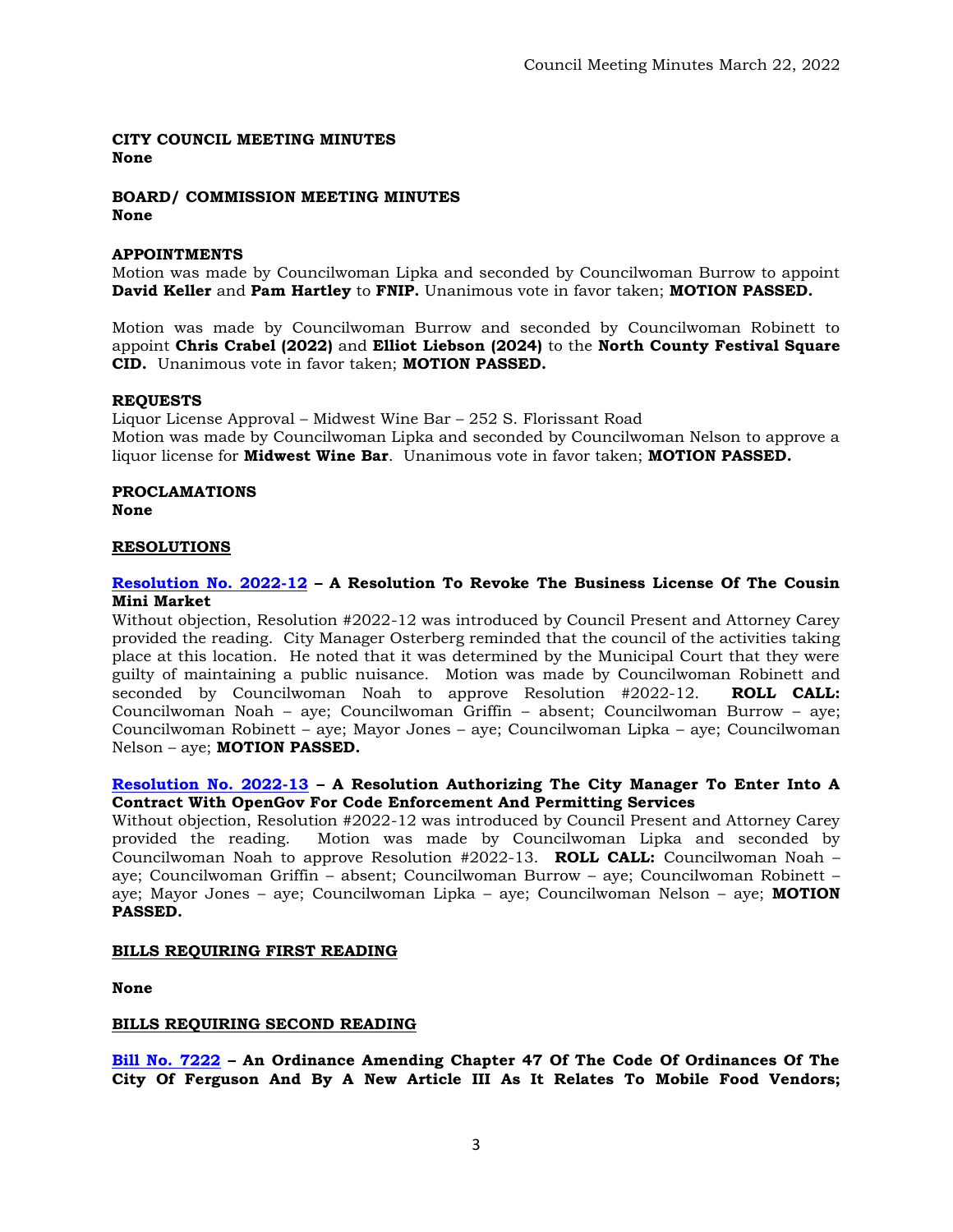**Providing For The Effective Date Of This Ordinance; Providing For The Current Maintenance Of This Code; And Providing For The Repeal Of All Conflicting Ordinances** Motion was made by Councilwoman Lipka and seconded by Councilwoman Noah to read the bill a second time and place upon its passage. **ROLL CALL:** Councilwoman Noah – aye; Councilwoman Griffin – absent; Councilwoman Burrow – aye; Councilwoman Robinett – aye; Mayor Jones – aye; Councilwoman Lipka – aye; Councilwoman Nelson – aye; **MOTION PASSED.**

## **[Bill No. 7223](https://www.fergusoncity.com/DocumentCenter/View/5655/Bill-No-7223-2022-xxxx-Authorizing-MABAS-Agreement-2-21-20221) – An Ordinance Of The City Of Ferguson, Missouri, Authorizing The Mayor To Enter Into And Execute A Mutual Aid Box Alarm System Agreement**

Motion was made by Councilwoman Lipka and seconded by Councilwoman Nelson to read the bill a second time and place upon its passage. **ROLL CALL:** Councilwoman Noah – aye; Councilwoman Griffin – absent; Councilwoman Burrow – aye; Councilwoman Robinett – aye; Mayor Jones – aye; Councilwoman Lipka – aye; Councilwoman Nelson – aye; **MOTION PASSED.**

**[Bill No. 7224](https://www.fergusoncity.com/DocumentCenter/View/5656/Bill-No-7224-2022-xxxx-Ordinance-for-Acquisition-2021-4) – An Ordinance Authorizing The Mayor Of The City Of Ferguson, Missouri, To Execute The Deed And Acknowledge Other Documents In Order For The Real Properties To Be Transferred To The City For City Development And/Or Beautification**

Motion was made by Councilwoman Noah and seconded by Councilwoman Lipka to read the bill a second time and place upon its passage. **ROLL CALL:** Councilwoman Noah – aye; Councilwoman Griffin – absent; Councilwoman Burrow – aye; Councilwoman Robinett – aye; Mayor Jones – aye; Councilwoman Lipka – aye; Councilwoman Nelson – aye; **MOTION PASSED.**

## **[Bill No. 7225](https://www.fergusoncity.com/DocumentCenter/View/5665/Bill-No-7225-2022-xxxx-A-CARING-PLUS-SENIOR-HOUSING-REDEVELOPMENT_AGREEMENT) – An Ordinance Authorizing The Execution Of A Redevelopment Agreement With LMAC Holdings, LLC, For The Purpose Of Redevelopment Of 10607 New Halls Ferry Road To Be Used As Affordable Senior Housing Units In The City of Ferguson**

Motion was made by Councilwoman Noah and seconded by Councilwoman Lipka to read the bill a second time and place upon its passage. **ROLL CALL:** Councilwoman Noah – aye; Councilwoman Griffin – absent; Councilwoman Burrow – nay; Councilwoman Robinett – aye; Mayor Jones – aye; Councilwoman Lipka – aye; Councilwoman Nelson – aye; **MOTION PASSED.**

## **UNFINISHED BUSINESS**

**None**

## **NEW BUSINESS**

**None**

## **MISCELLANEOUS**

**Councilwoman Noah** thanked Joseph Seatrom with parks for his efforts, welcomed the wine bar to the community and congratulated Octavia Pittman on becoming President of the MoCCFOA. She reminded that NorthHills will have its neighborhood meeting on the 3rd Saturday of each month via zoom.

**Councilwoman Griffin** was absent from portions of the meeting.

**Councilwoman Burrow** welcomed the wine bar, extended farewell to Bailey Mitchell (Community Development Coordinator) and wished him well on his new job. She announced the Ministerial Alliance Easter Service and all were invited. She also commented that this is